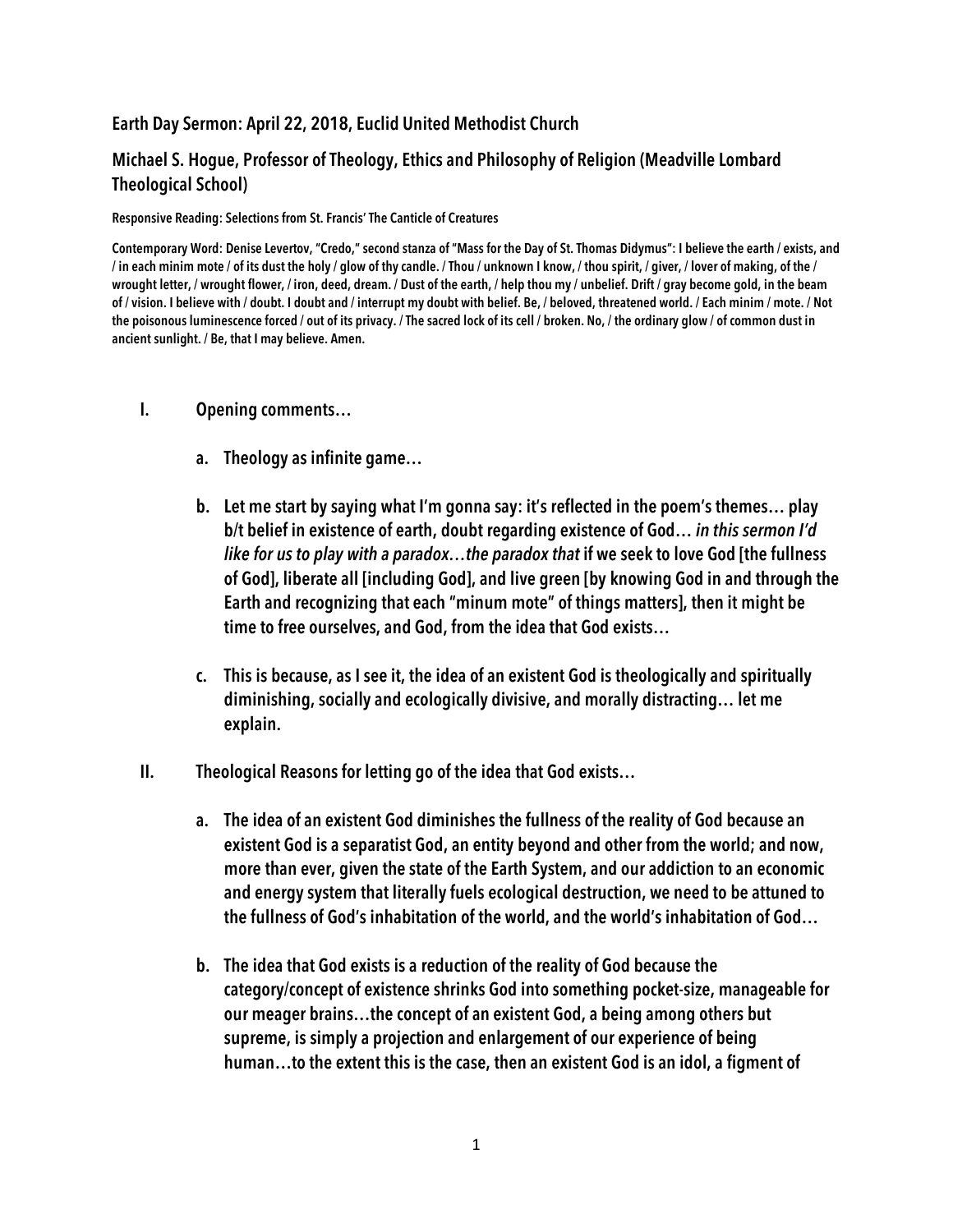human finitude, a concept of divinity diminished by the dimness of our theological imagination…

- c. But if God doesn't exist, and shouldn't be thought to exist (in this case, for theological and spiritual reasons), then how can/should God be thought?
	- i. Instead of thinking that God exists, we might find it more spiritually interesting, and even more reverent, to imagine that God MAY BE…a God of the perhaps rather than a God that is...
	- ii. Perhaps…rather than a being who is supreme among other beings, God may be the ground of being as such…pure possibility rather than pure actuality;
	- iii. Perhaps…rather than a subject, object or noun, God may be an event, verb, or adverb, a process rather than an entity;
	- iv. Perhaps…rather than being the causal Creator, God may be the creativity inextricably entangled with nature…
	- v. if so, then we may imagine nature, in whole and part, as the ecology of God, and everything from the Big Bang to birdsong to baby's breath as the incarnate shape and sound of God…
- d. If we imagine God in this way, not as an existent supreme being, but as an entangled and still unfolding sacred event, then, as one philosopher has said (ANWhitehead), it is as true to say that the world creates God as that God creates the world, that God is weak as that God is powerful, that God is ignorant as that God is knowing, that God is hidden as that God is revealed;
- e. Since to be hidden as well as revealed is to be more than merely revealed, to be ignorant as well as knowing is to be more than merely knowing, and to be weak as well as powerful is to be more than merely powerful…then, far from denying God, letting go of God's existence makes it possible for us to relate to the fuller reality of God…
- III. Spiritual, social, and ecological reasons to affirm a non-existent God
	- a. In addition to being theologically diminishing, the idea of an existent God is also socially and ecologically divisive…a God whose existence is based on separation from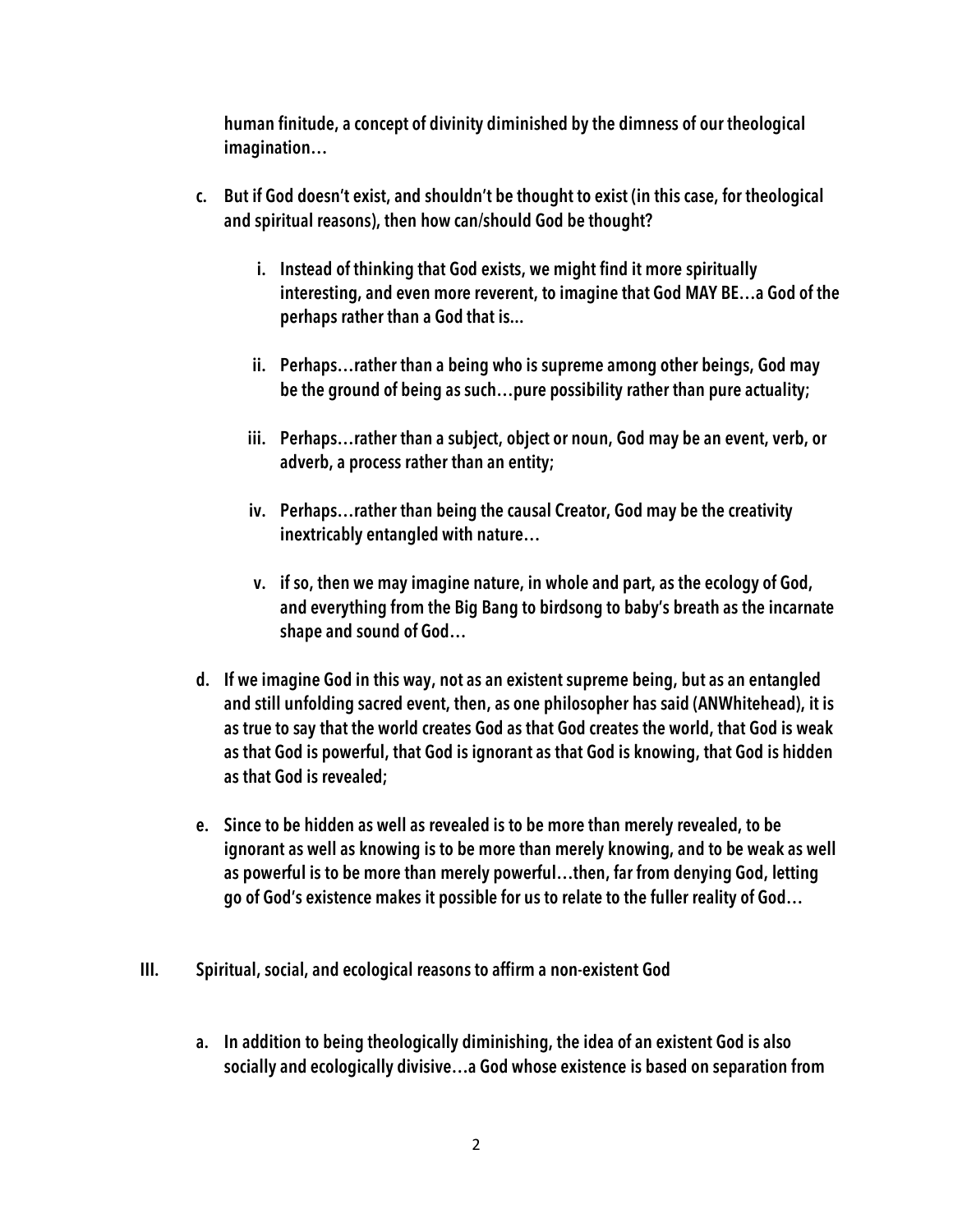the world not only divides us from God, but it divides us from one another and from the Earth itself…

- b. Thus, if we seek and need a God that is intimately concerned with us and with which we are intimately concerned, that is, a habitable God, we should consider letting go of the existence of God…
- c. This is because the idea of an existent supreme being that is all-powerful and allknowing, and wholly other from us and the world, is intrinsic to the story that God created the world from nothing, ex nihilo (which, by the way, is not a story from the Bible…in the Bible, God creates out of chaos, tehom)…
- d. The (ex nihilo) story is socially, and ecologically divisive in the following ways…
	- i. For one, the idea that God created the world from nothing…all on His own and without any help…is about as patriarchal of an idea of God as it's possible to imagine…
	- ii. This ex nihilo God who creates from nothing, without any help, sounds a lot like someone else we know (DJT)…a self-sufficient solitary creator of all things, this God claims to know the system better than anyone else and that he alone can fix things…
	- iii. The idea of a God who makes the world out of nothing supports the idea of God as premier potentate or divine dominatrix…
- e. In other words, the concept of an existent God who created the world from nothing leads to the lauding of power as rule and domination…to have power is to have power over, and against…
	- i. The lauding of this idea about power has been used to legitimate all other relations of domination…whether of Kings over kingdoms, owners over slaves, whites over all others, blue lives over black lives, men over women, straight over queer, human over animal, and humanity over the Earth itself…
- f. But if we replace the idea of an existent Supreme Being God with the ecological idea of an entangled God, a God that is not a separate being but, as ground of being, intimately pervades all beings and relations among beings, a God of the Big Bang, birdsong, and baby's breath, then we can imagine God as the Most Moved rather than an Unmoved Mover [Hartshorne]….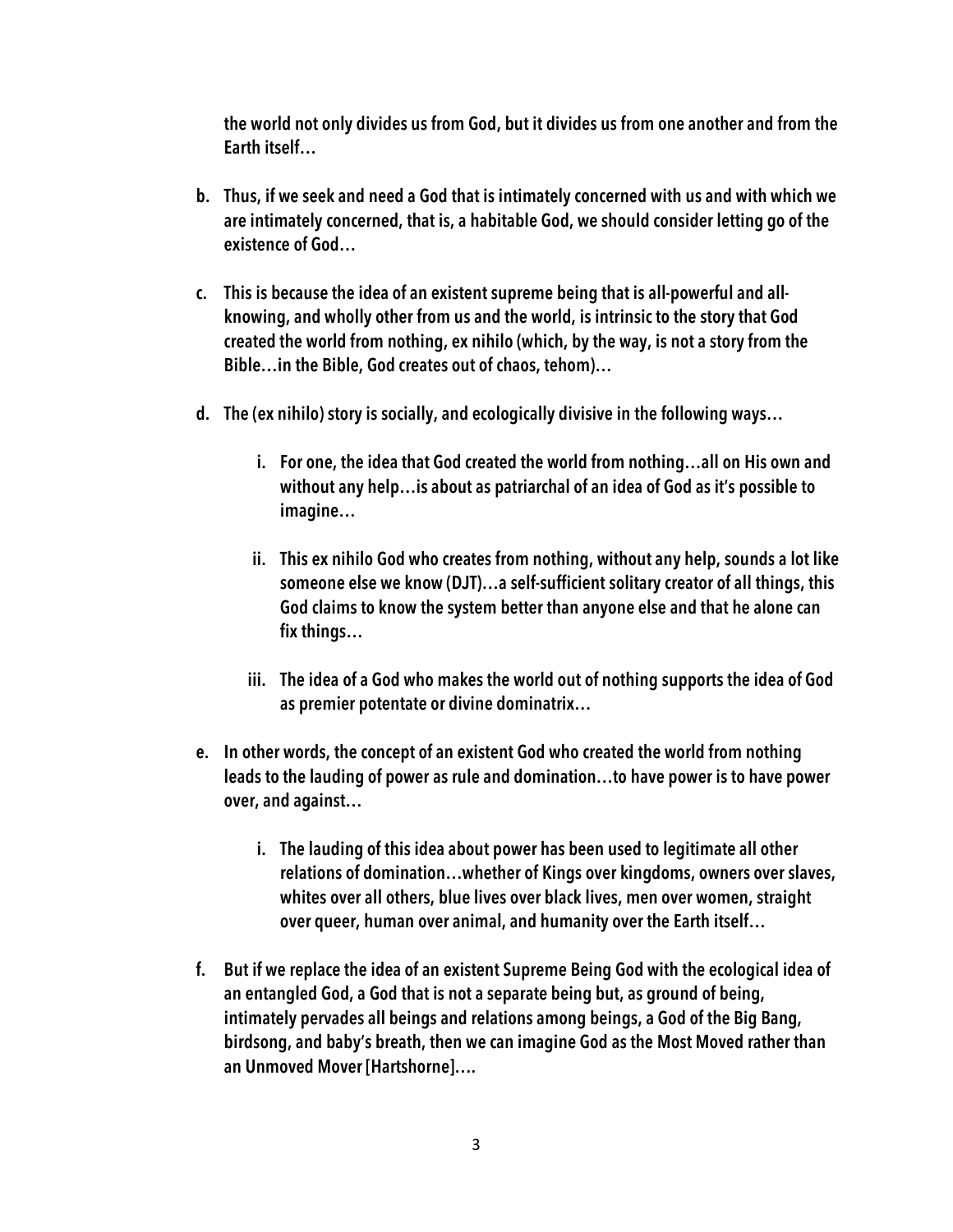- g. A Most Moved Mover is a relational God, a God that, rather than being the first cause of all things may be the first companion of all things, rather than a solitary Creator God a God of creatural solidarity, a God who feels the world and all that is in it, from the inside…a God we can know and experience in our ignorance and unknowing, our weakness and vulnerability, and even in our own hiddenness from ourselves…
- IV. Ethical/Political Implications
	- a. To let go of an existent, separatist God is thus not to reject God, as such, but to reject the sufficiency of the concept of existence for God.
		- i. If God refers to that reality which most ultimately and intimately concerns us, then God is not a being. And if God is not a being, then the question of whether God exists is a distracting category mistake: God doesn't exist because God isn't a being…
		- ii. But…and here's the kicker…to deny the existence of God, on grounds that it's a theological mistake, is to open ourselves and the Earth to the fuller reality of God.
		- iii. I would say that denying the existence of God deepens and radicalizes Euclid's missional commitment to loving God, liberating all, and living green.
	- b. First, loving God:
		- i. If we let go of the idea that God exists as a being among others, but supreme, then God is neither out there nor up there, neither separate from nor higher than the world.
		- ii. Instead, God is always here, in our hearts and minds, in our deepest down secrets, in the "dark woods" of our lives, in our known unknowns and our unknown unknowns.
		- iii. When God is not up there or out there, as a supreme existing Being, God becomes continuous presence with, among and between us, a God that feels us and loves us and knows us from the inside-out.. .
		- iv. If God is not, then God may be everywhere, and there is no possibility of getting outside the love of God—which brings us to...
	- c. Liberating all. Two senses of liberation: spiritual and social.
		- i. Spiritual: To let go of an existent God can be spiritually liberating: it frees us from the historically interminable and the existentially intolerable debate about whether God exists.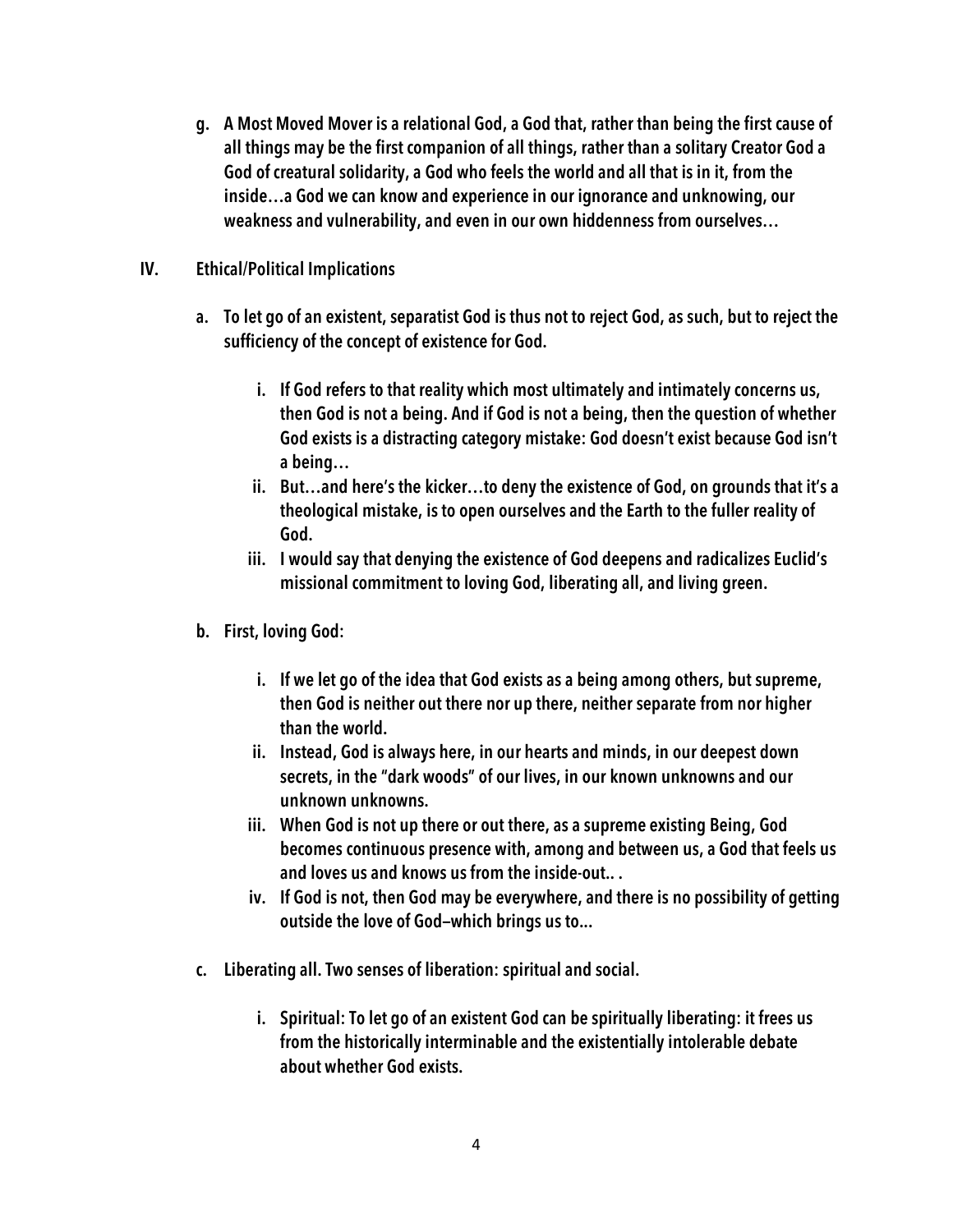- 1. We begin to see that the debate about God's existence turns God into a finite game: there are certain rules we must play by, the rules of logic, evidence, and argument, and the object of the game is to win, either by demonstrating that God exists or doesn't.
- 2. But by rejecting the relevance of existence to God, we discover God as an infinite game…the point of which is not to win, but to continue playing…through prayer and praise, through doubt and unbelief, through tears and laughter.
- ii. Social: to let go of an existent God is also, as previously mentioned, to be freed from ideas about power and hierarchy that have divided and degraded and deformed us for too long. If we live and move and have our being in the image of God, and if God is first companion rather than first cause, most moved rather than unmoved, if God is in creative solidarity with us and the Earth rather than being a solitary creator, then we are failing God, the Earth and ourselves whenever we are not companioning the least of these, whenever we are indifferent or unmoved in the face of suffering, whenever we are not in solidarity with those who are most vulnerable, whether human, animal, vegetable or mineral.
- d. Third, living green.
	- i. To let go of an existent God, to affirm that God is not (an existent Supreme Being), frees God to live more fully for us and with us, where "us" certainly includes all of us [queer or transgender, able-bodied and differently-abled, naughty or nice], but also where "us" includes all that is animal, vegetable, and mineral, earthly, galactic and cosmic, the magnificently still-unfolding creatural continuum of creation.
	- ii. Freeing God from the limits of being liberates us to find the fullness of God in the wholeness and holiness of all things, quantum and cosmic, particle and wave…it is to meet God in each minum mote, in "the ordinary glow of common dust in ancient sunlight".
	- iii. To let go of an existent God is to discover the unfolding Universe as God's unfathomable body and to see the Earth as sacred ecology…
	- iv. When God doesn't exist because God is not a being, we find God enfleshed, emplaced, and ensouled everywhere; when there is no outside of God, everything becomes holy…
	- v. When God is not, but is entangled, then God is vulnerable…when we harm the Earth and others we cause actual harm to God, not merely God's creation; when God is entangled, and the Earth is sacred ecology, then the endangering of environments and species becomes the endangering of the divine, ecocide becomes deicide.